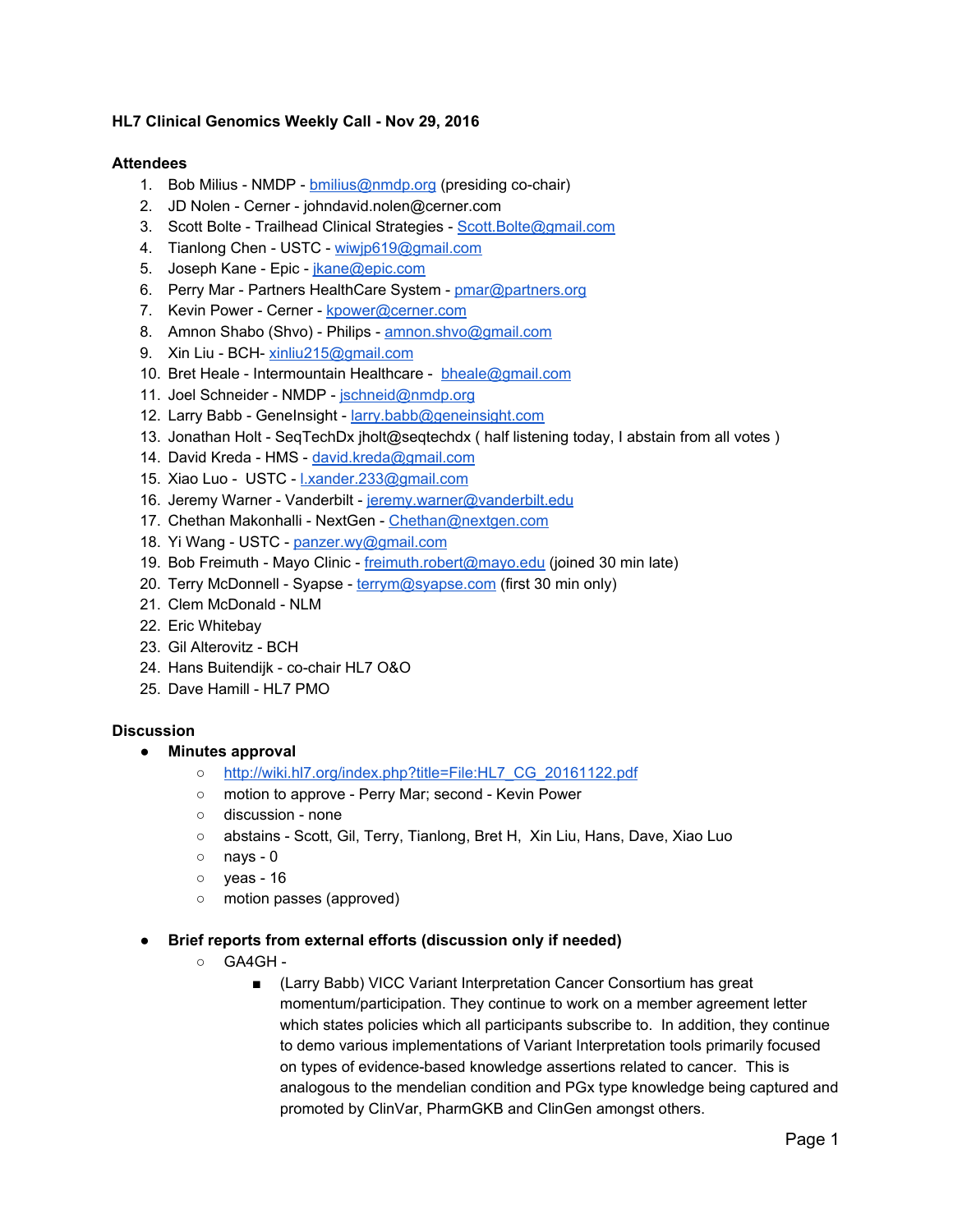- National Academies
	- On last pilot call, Mission Health reported some initial success transmitting data (orders, results). Also Sandy, Brad Strock, and JD Nolen (representing DIGITizE) are getting engaged with CSER with respect to a Lynch Syndrome Use-Case for CDS. More information later.
- Clingen/Clinvar
	- (Larry Babb) Making progress on revamping the datamodel.clinicalgenome.org website. It will include both the Allele model and the forthcoming Interpretation model. Version 1 of the Interpretation model is scoped to the ACMG 2015 guidelines. ClinGen and SEPIO are working together to harmonize approaches to evidence based interpretation data. We have started to work on the pilot implementation between ClinGen's new Variant Curation app (Stanford) submitting to ClinVar using this model.
	- (Larry Babb) ClinGen/Baylor Allele Registry is available for public use. I strongly recommend all take a look at<http://reg.genome.network/site/cg-registry>and the link to the API specification. This tool will be used by ClinGen applications for identifying variants going forward.
	- (Larry Babb) ClinGen/Stanford Gen and Variant Curation applications are now both production ready (Gene has been available for some time). See <https://curation.clinicalgenome.org/>for more information. The var cur app uses the allele registry.
- GA4GH Variant Modeling Collaborative (VMC)
	- (Larry Babb) Making progress on the Variant specification. Reece Hart has been doing a fantastic job as lead and driving the workload. The group meets weekly. Reece recently assembled and demoed a reference implementation of the current state of the model. The group is planning on meeting with ClinVar/ClinGen representatives Melissa Landrum/Heidi Rehm, respectively, this coming Monday, Dec 5th to discuss both the value proposition and risks related to representing alleles (most atomic structure defined by the group) with certain equivalencies versus precise, explicit unique representations which would require mappings and associations to make equivalent.
- NHGRI

## **● Deadlines**

- 2016-12-04: Final content deadline
	- V2 Lite content was submitted to LRI "as is" in vote on Nov 15
		- *● "Adopt all proposed dispositions, accept the materials as-is, recognizing that this effectively still a re-ballot of the materials in context now of the full LRI IG, thus accept ballot comments on all aspects of the CG material, rather than waiting a ballot round, and include all ballot comments not yet addressed into the January ballot reconciliation process."*
- 2016-12-08: Last day to sign up for Ballot Consensus Group (aka Ballot Pool)
	- need to sign up if you want to submit a ballot comment on LRI/V2 Lite
- 2016-12-09: Provisional ballot opening
- 2016-12-16: Deadline to post CG WGM agenda on the [WGM information](https://urldefense.proofpoint.com/v2/url?u=http-3A__wiki.hl7.org_index.php-3Ftitle-3DWGM-5Finformation&d=CwMFAg&c=C_O335FEx-vf3XHLXGN8TO1BAxpi8-UjLCbu_DQ0pZI&r=ryg_9rF5dRVeoA6Q9Ubodw&m=xo7e1rlyKZLSDF2UDODPytxXYGafQv2SxSBr6T4LkfE&s=KjpC4Z8BbZYs0jDe18afk4INj9fAQdS5bSMH5Uld6qo&e=) page **(WG Health metric)**
- **● Upcoming calls through next WGM in San Antonio**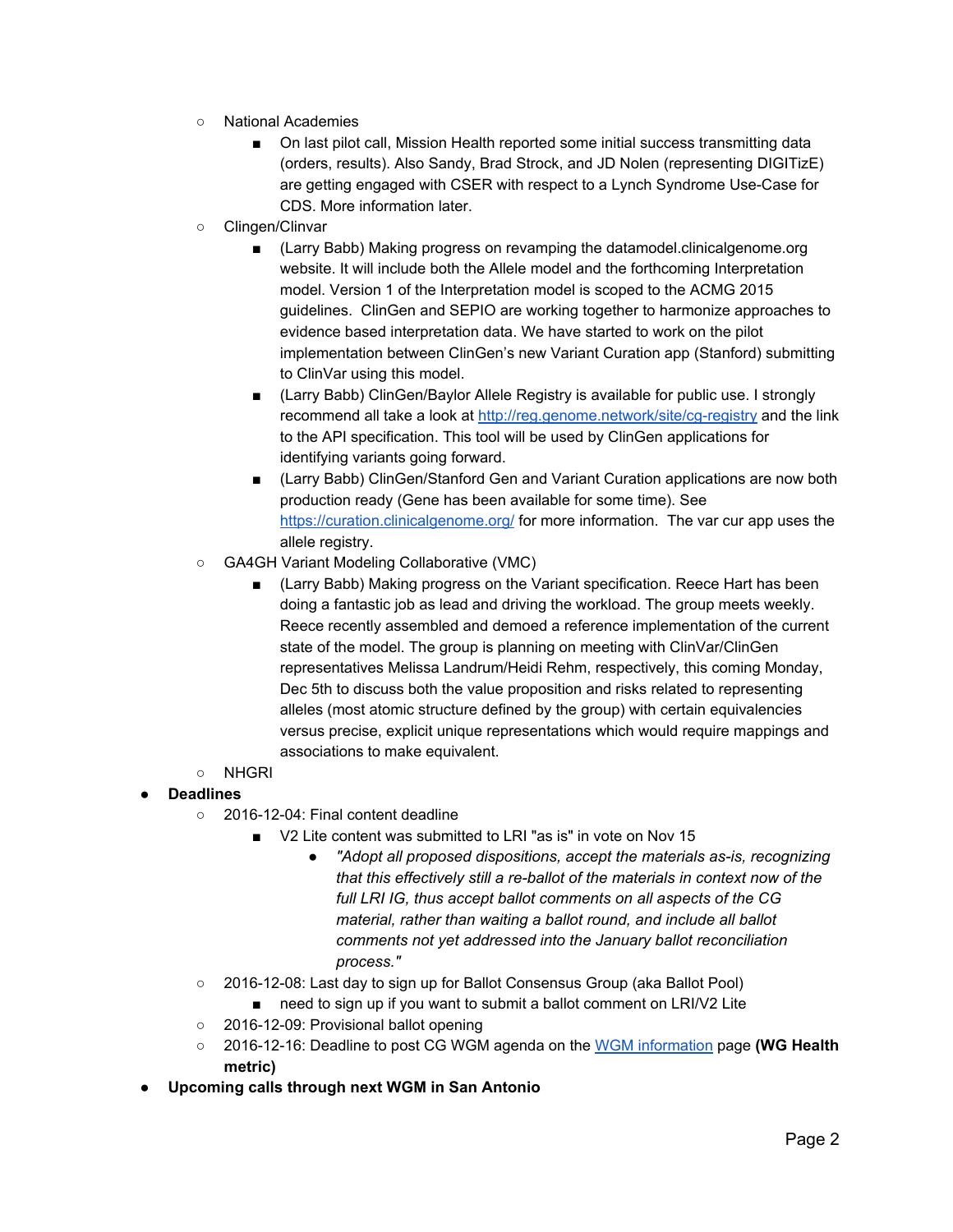- Dec 6 Truly quick review (20 min) of new Clinical Sequencing DAM document by Gil or David with a google or doodle poll released opens after meeting to vote yes/no to publish and stays open until Dec 20 (per below) as the document is long! *DAM document will be delivered in two formats: markup in view-only Google doc and clean version in PDF, the actual candidate*.
- Dec 13 Amnon presenting his FHIR proposal
- Dec 20 Deadline for DAM poll results
- Dec 27 (cancel?)
- Jan 3 -
- $\circ$  Jan 10 -
- **● DAM**
	- [https://docs.google.com/document/d/1BrpqPbgUCvtrPvRdf-oikK0pHiKUxo5QdZa](https://docs.google.com/document/d/1BrpqPbgUCvtrPvRdf-oikK0pHiKUxo5QdZahxX9Z7dU/edit) [hxX9Z7dU/edit](https://docs.google.com/document/d/1BrpqPbgUCvtrPvRdf-oikK0pHiKUxo5QdZahxX9Z7dU/edit)
	- Notes by David Kreda added to last week's minutes after the call
	- *DAM Update*
		- *■ CGWG Group Edits – Comments and Markups closed*
		- *■ Target for final vote-ready version: Tuesday, December 6, pre-meeting*
			- *● Suggest a 20-minute slot at top of that call [if call not devoted to Amon's Presentation] to walkthrough key changes due to group input*
		- *■ 1 week to read and vote, so decision by Tuesday, December 13 20*
		- *■ Materials will include:*
			- *● Google doc with markups and comments – so people can see changes (exclusive of formatting, typos, doc naming, table of contents, etc.)*
			- *● Word doc (and/or PDF) would be clean = The vote candidate*
		- *■ Should emphasize this DAM is about "Clinical Sequencing" – not "Omics"*
		- *■ Proposed to allow, if CGWG group was amenable, that Bob Freimuth would be asked to provide answers to his own DAM comments in the next week such that and DAM editors might yet be able to review and, if sensible to them, meld them into the document.*
		- *■ RESTATING: Would expect a "by poll" vote up or down week of December 20*
			- *● If YES gets published PDF on site, disseminated*
			- *If NO, figure out what went wrong!*
- **● V2 "Lite" / LRI**
	- LRI PSS update
		- Final content by Dec 4 (see above)
		- Do we need a new PSS for V2 Lite? options as emailed by Dave Hamill of the PMO office
		- *1213 - HL7 v2 genomics report lite*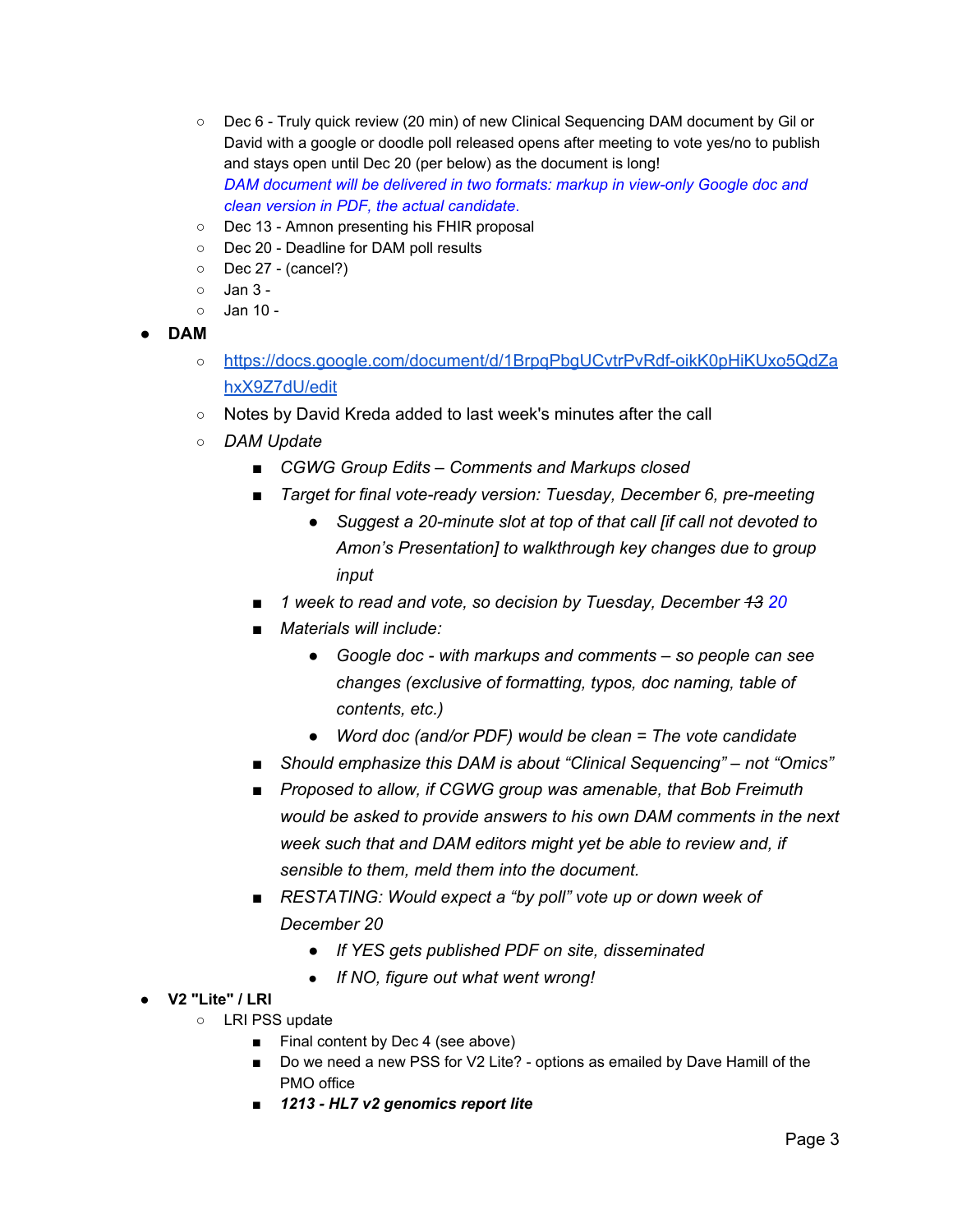- *Sponsor: OO* (note by Bob M: ownership needs to change)
- *Co-Sponsor: CG*
- *PSS does not specify the level of involvement of the Co-Sponsor*
- *Deliverable already created: HL7 Version 2 Implementation Guide: Clinical Genomics Coded Reporting, Release 1 (also known as "V2 Lite")*
- *1294 - LRI IG*
	- *Sponsor: OO*
	- *Co-Sponsors: CG, PHER*
	- *PSS indicates the level of involvement of both Co-Sponsors to be:*
		- *Request formal content review prior to ballot*
		- *Request periodic project updates. Specify period: Ongoing*
		- *Other Involvement: Provide/review content for relevant sections.*
- Final deliverable to be created: one single, integrated LRI IG (not two documents), which will include "V2 Lite"
- *Scenario 1* 
	- *Additional "non-V2 Lite" are to be produced by Project 1213.*
	- *Project 1294 will move forward with "V2 Lite" to create one single, integrated LRI IG (not two documents).*
	- *As a Co-Sponsor of 1294 with the level of involvement specified in the PSS, CG WG will receive project updates and reviews content prior to ballot.*
	- *Action to be taken with the projects within this scenario:*
		- *Do one of the following with project 1213:*
			- *Modify 1213 to focus on "non-V2 Lite" work and it's balloting strategy*
				- *Change sponsor to CG WG*
				- *Identify co-sponsors and their levels of involvement*
				- *Gather approvals from the necessary entities: USRSC, Sponsor, co-sponsor(s), FMG WG, Steering Division, TSC*
			- *Archive 1213 and create a brand new project to focus on "non-V2 Lite" work and it's balloting strategy, then proceed through the approvals specified above*
		- *CG WG continues their involvement in reviewing LRI IG content as a co-sponsor of 1294.*
		- *1294 proceeds as-is*
- **Scenario 2** 
	- *No further deliverables are to be produced by Project 1213.*
	- *Project 1294 will move forward with "V2 Lite" to create one single, integrated LRI IG.*
	- *As a Co-Sponsor of 1294 with the level of involvement specified in the PSS, CG WG will receive project updates and review content prior to ballot (where they can weigh in on that content from a CG WG point of view)*
		- *Action to be taken with the projects within this scenario:*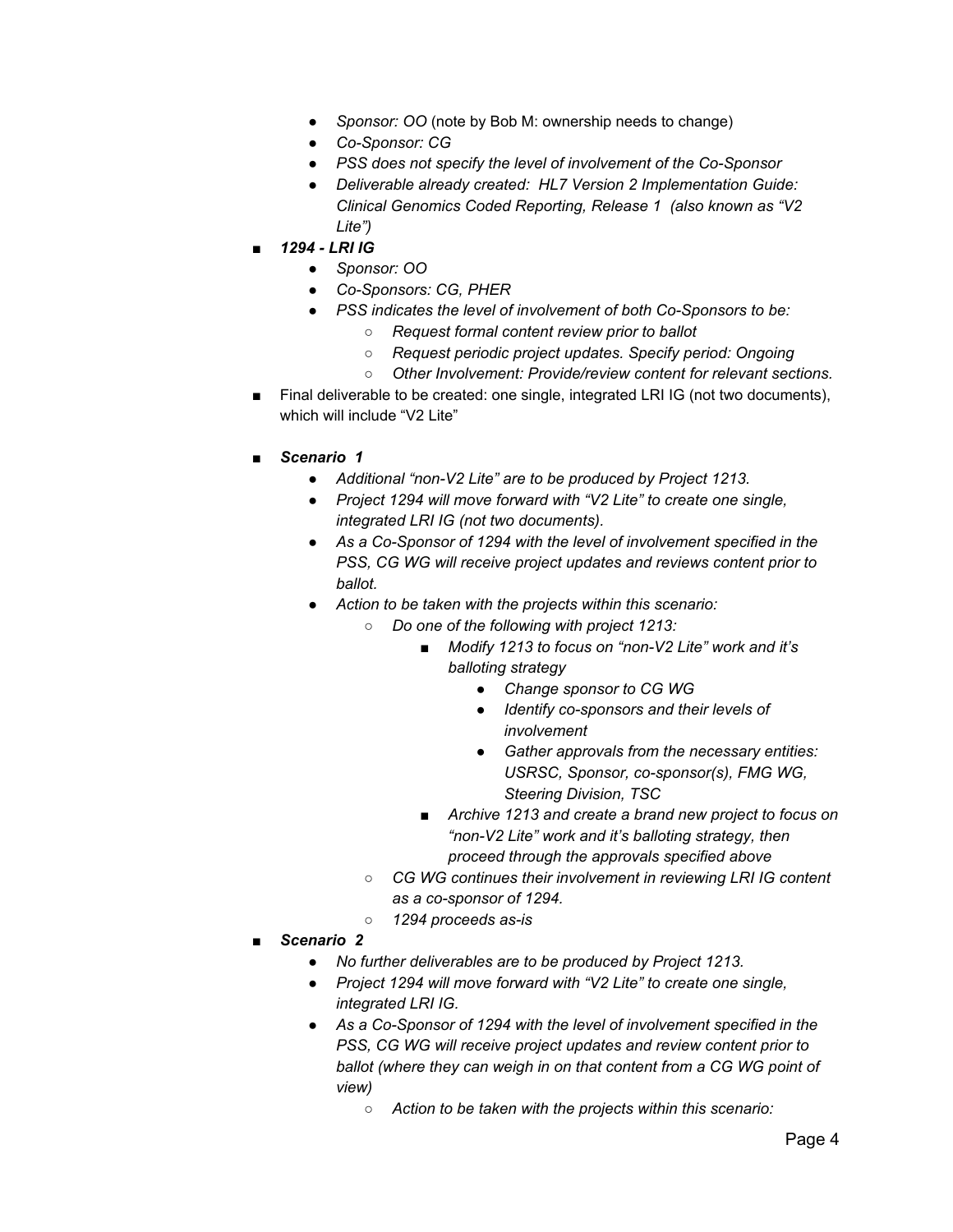- *Archive 1213 since no other deliverables will be produced.*
- *CG WG continues their involvement in reviewing LRI IG content as a co-sponsor of 1294*
- *1294 proceeds as-is*
- *PMO Comment: In Scenario 2, there is no need to create a new PSS to replace 1213 nor modify 1213 to have the scope be something like "CG WG own/review the "V2 Lite" content". That task is taken care of 1294's co-sponsor level of involvement, and this is a perfect situation as to why we expanded the PSS template to include co-sponsor level of involvement.*

Hans suggests to rather modify the current PSS, just start a new PSS for non-V2 Lite material, if any. Want to make sure all components in LRI are synced, including V2 Lite, and there is no confusion.

Dave H - re Scenario 1 and non-V2-Lite material: some projects can have multiple deliverables. In this case, since the 1213 PSS is focussed on just V2 Lite, 1st scenario is invalid.

Gil - we should make sure scope is clearly defined

Hans - we can use LRI PSS to include V2 Lite material/scope; LRI PSS is thin at the moment, but we can enhance and add more CG scope to it.

- Weekly V2 Lite sub-group meeting
	- Mondays, at 12:00-1:00PM ET
		- day/time based on respondents to doodle poll sent out last month
	- meeting info TBD
	- The subgroup will discuss and vote for recommended dispositions, and the final block vote will happen in an upcoming Tues call, giving all the members a summary of the what the sub-group recommends and at least a full week to digest the summary recommendation.
	- Hans need coordinate between LRI groups to make sure all is harmonized

## **● San Antonio WGM - Agenda**

- [http://wiki.hl7.org/index.php?title=File:HL7\\_WGM\\_Jan2017\\_-\\_Clinical\\_Genomics\\_Agenda.d](http://wiki.hl7.org/index.php?title=File:HL7_WGM_Jan2017_-_Clinical_Genomics_Agenda.docx) [ocx](http://wiki.hl7.org/index.php?title=File:HL7_WGM_Jan2017_-_Clinical_Genomics_Agenda.docx)
- **● FHIR Ballot reconciliation update**
	- FHIR reconciliation spreadsheet
		- Update preview and submit status to fhir-svn
		- Short url -<http://bit.ly/2gaglig>
		- Long url -

[https://docs.google.com/spreadsheets/d/17fqbTWKrIvPysZXIhlhLX4proK](https://docs.google.com/spreadsheets/d/17fqbTWKrIvPysZXIhlhLX4proKpv95inFQGVNO54axk/edit#gid=0) [pv95inFQGVNO54axk/edit#gid=0](https://docs.google.com/spreadsheets/d/17fqbTWKrIvPysZXIhlhLX4proKpv95inFQGVNO54axk/edit#gid=0)

○ FHIR Subgroup Meeting minutes: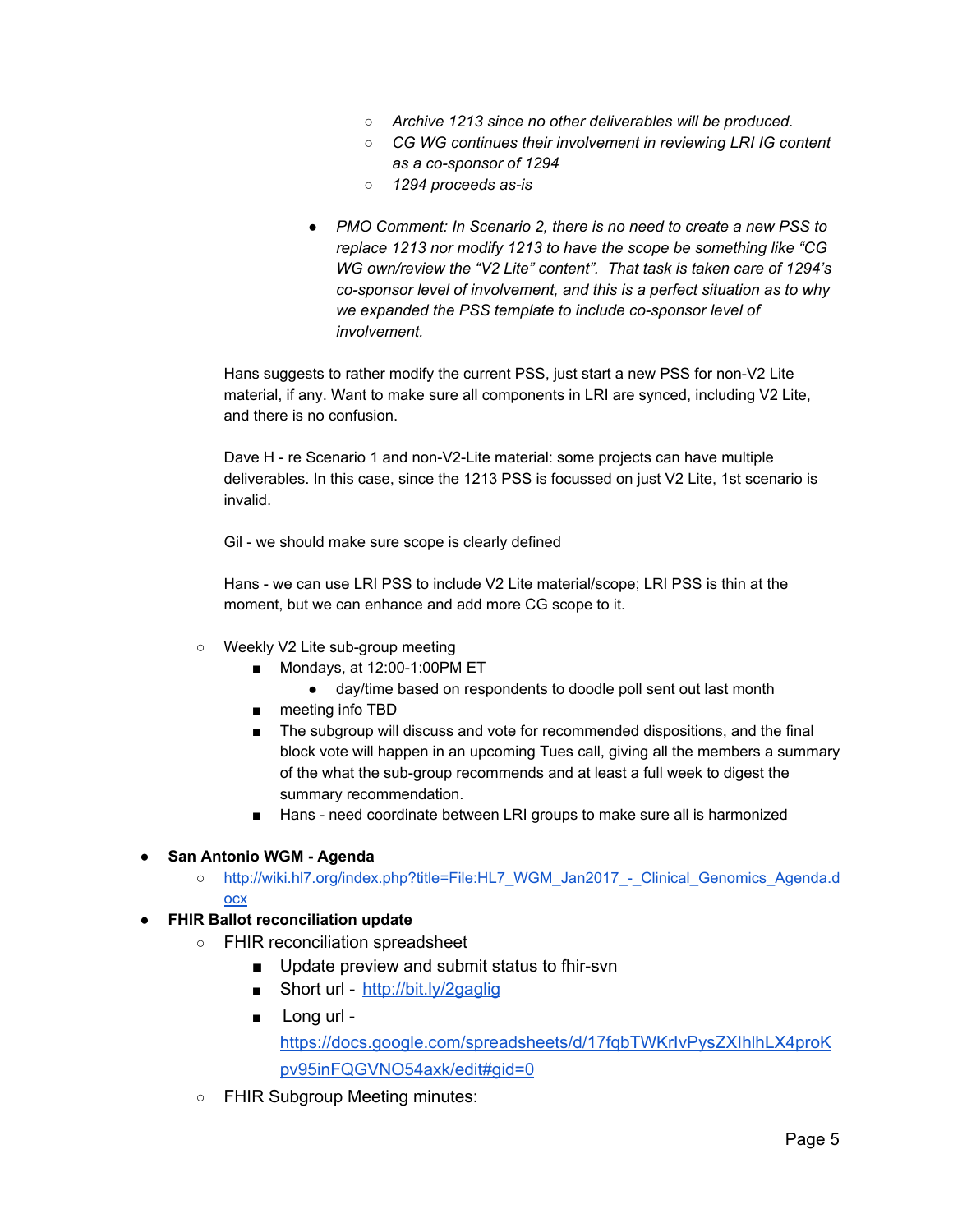- Thanksgiving last Thu, so no CG FHIR meeting
- Short url -<http://bit.ly/2gvRSbq>
- Long url: [https://docs.google.com/document/d/1FGCQRtxJKyHhnC1uB\\_t4sJZ9yXb](https://docs.google.com/document/d/1FGCQRtxJKyHhnC1uB_t4sJZ9yXbLMGOqPXHPr5tSLLQ/edit?pref=2&pli=1#heading=h.ntntuef6iwzkDAM) [LMGOqPXHPr5tSLLQ/edit?pref=2&pli=1#heading=h.ntntuef6iwzkDAM](https://docs.google.com/document/d/1FGCQRtxJKyHhnC1uB_t4sJZ9yXbLMGOqPXHPr5tSLLQ/edit?pref=2&pli=1#heading=h.ntntuef6iwzkDAM)
- Uploaded dispositions passed on Nov 17 to gforge tracker. (Nov. 20)
- Upcoming deadlines based on email from lloyd about FHIR workflow:
	- Timelines for the revised cycle are as follows:
	- **Sun. Nov. 27- Ballot substantive resource freeze (prioritize resources that** IGs will be based on)
	- **Sun. Dec. 4** Ballot total freeze
	- **Sun. Dec. 9** (or a day or two earlier) Freeze released all changes allowed
	- **Sun. Feb. 5** Ballot reconciliation deadline All ballot comments must be reconciled, tracker issue report must be clean
	- **Sun. Feb. 19** Publication substantive resource freeze
	- **Sun. Feb 26** Publication total freeze
	- **Mon. Feb 27** QA period opens
	- **Tue. Feb 28** - [FMM QA spreadsheet](https://urldefense.proofpoint.com/v2/url?u=https-3A__docs.google.com_a_lmckenzie.com_spreadsheets_d_18HfXF7mUCUV7jACCG0oejFp6D-2DibtvbmcgywNhn76lw&d=CwMFaQ&c=C_O335FEx-vf3XHLXGN8TO1BAxpi8-UjLCbu_DQ0pZI&r=ryg_9rF5dRVeoA6Q9Ubodw&m=6Y2ip_rIMwtLYq2kTGwTTUAlLSvBXGOF8pT7btzjk08&s=zCDxCligGl6nyADNr1N-E59ePIUqD4BcyIswx4TM4mM&e=) updated for all WG resources
	- **Sun. Mar. 13** QA period closes
	- **Sun. Mar. 20** All QA applied
	- "following week" STU 3 is published

# **● Decision Making Processes**

- [http://www.hl7.org/documentcenter/public/wg/clingenomics/HL7\\_WG\\_DMP\\_v3.0](http://www.hl7.org/documentcenter/public/wg/clingenomics/HL7_WG_DMP_v3.0_CG_v2_09172014%20final.doc) [\\_CG\\_v2\\_09172014%20final.doc](http://www.hl7.org/documentcenter/public/wg/clingenomics/HL7_WG_DMP_v3.0_CG_v2_09172014%20final.doc)
- Amnon: I like the DMP presented by Bob; I would suggest to be clearer on what must go to the whole group, e.g., I think that major negative ballot comments should be voted in the whole group
- **● Other**
	- none
- **● Chat**
- from Bret Heale to Everyone:
	- From HL7Wiki. Definition: A Domain Analysis Model is an abstract representation of a subject area of interest, complete enough to allow instantiation of all necessary concrete classes needed to develop child design artifacts."
- from Bret Heale to Everyone:
	- A Domain Information Model (DIM) represents the information content required to support a particular {#Domain|domain] within HL7. A DIM will commonly represent all of the information content that may required to be communicated in order to provide interoperability for the host domain, and will, therefore, be the